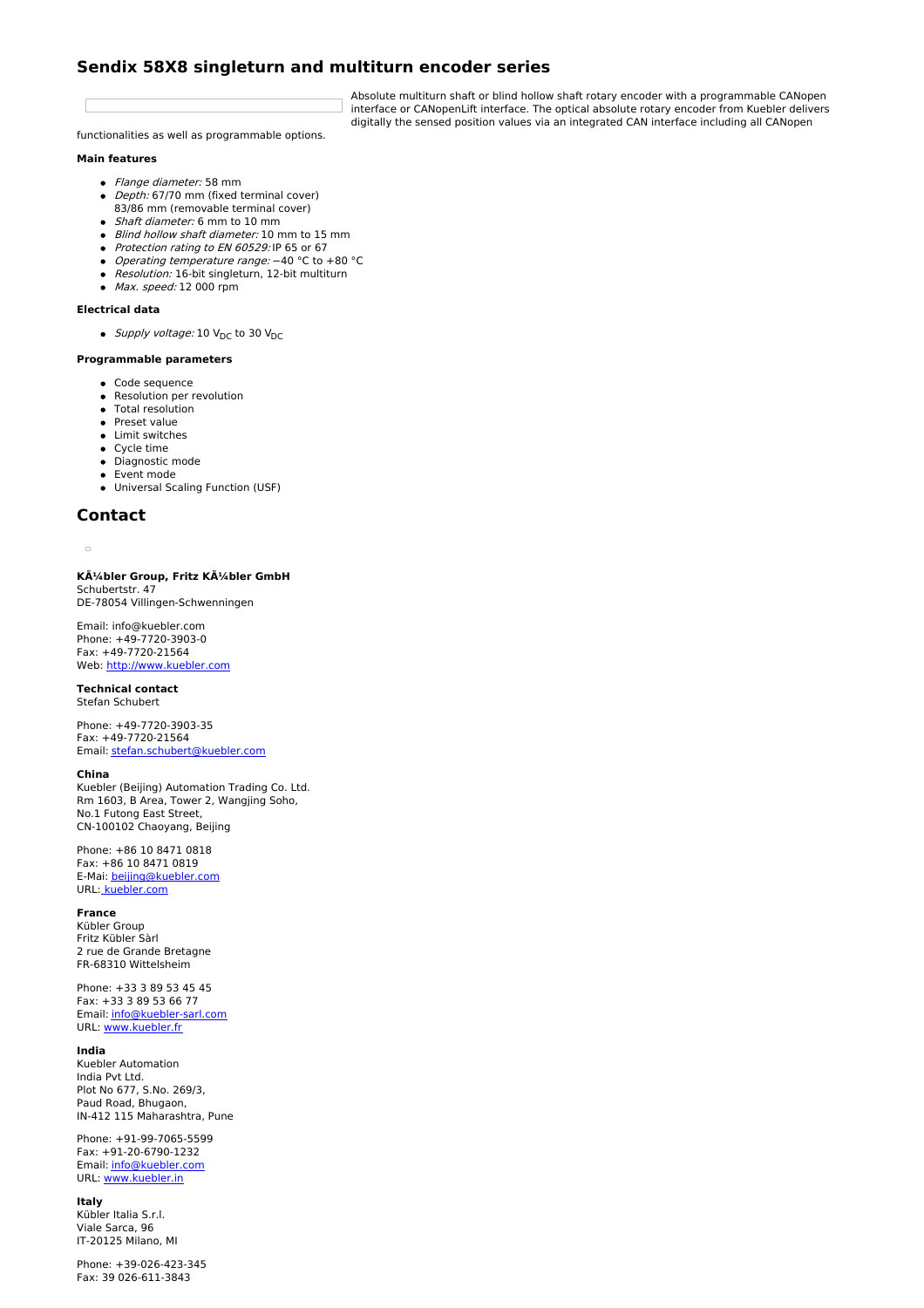Email: [info@kuebler.it](mailto:info@kuebler.it) URL: [www.kuebler.it](http://www.kuebler.it)

### **Poland**

Kubler Polska Sp. z o.o. Ul. Dabrowskiego 441 PL-60451 Poznan

Phone: +48-6184-999-02 Fax: +48-6184-999-03 Email: [sales@kubler.pl](mailto:sales@kubler.pl) URL: [www.kubler.pl](http://www.kubler.pl)

# **Turkey**

Kübler Turkey Otomasyon Ticaret Ltd. Sti. Yeni mahalle Balikesir Cad. Uprise Elit Residence C1 AB Blok No:180 Soganlik TR-34880 Kartal/Istanbul

Phone: +90 216 999 9791 Fax: +90 216 999 9784 Email: [cengizhan.temurcin@kuebler.com](mailto:cengizhan.temurcin@kuebler.com) URL: [www.kuebler.com](http://www.kuebler.com)

### **South Korea**

Kuebler Korea (by F&B), 578, Kwaebop-dong, Sasang-ku Pusan Industrial Supplies Market 9-116 ROK-PUSAN

Phone: +82 51 319 12 30 Fax: +82 51 319 12 50 Email: [fnb@kuebler.co.kr](mailto:fnb@kuebler.co.kr) URL: [www.kuebler.kr](http://www.kuebler.kr)

# **USA**

Kuebler Inc. 5245-3 Old Dowd Road Charlotte, NC 28208

Phone: 1-855-Kuebler (1-855-583-2537) Toll free Email: [usa@kuebler.com](mailto:usa@kuebler.com) URL: [www.kuebler.com/usa](http://www.kuebler.com/usa)

For further distributors worldwide, please refer t[owww.kuebler.com](http://www.kuebler.com)

# **Features**

| <b>NMT</b>                  | <b>NMT slave</b>                                                                                                   |
|-----------------------------|--------------------------------------------------------------------------------------------------------------------|
| <b>Error control</b>        | Node guarding<br>Heartbeat producer                                                                                |
| <b>Boot-up</b>              | Yes                                                                                                                |
| <b>Node ID range</b>        |                                                                                                                    |
| <b>Node ID</b>              | Hardware switch<br>Software switch                                                                                 |
| <b>CANopen bit-rates</b>    |                                                                                                                    |
| Type of bit-rate adjustment |                                                                                                                    |
| <b>RPDOs</b>                | No                                                                                                                 |
| <b>TPDOs</b>                | 3                                                                                                                  |
| <b>PDO</b> modes            | Event-triggered<br>Triggered by event-timer<br>Remotely-requested<br>Synchronous (cyclic)<br>Synchronous (acyclic) |
| <b>PDO linking</b>          | Yes                                                                                                                |
| <b>PDO</b> mapping          |                                                                                                                    |